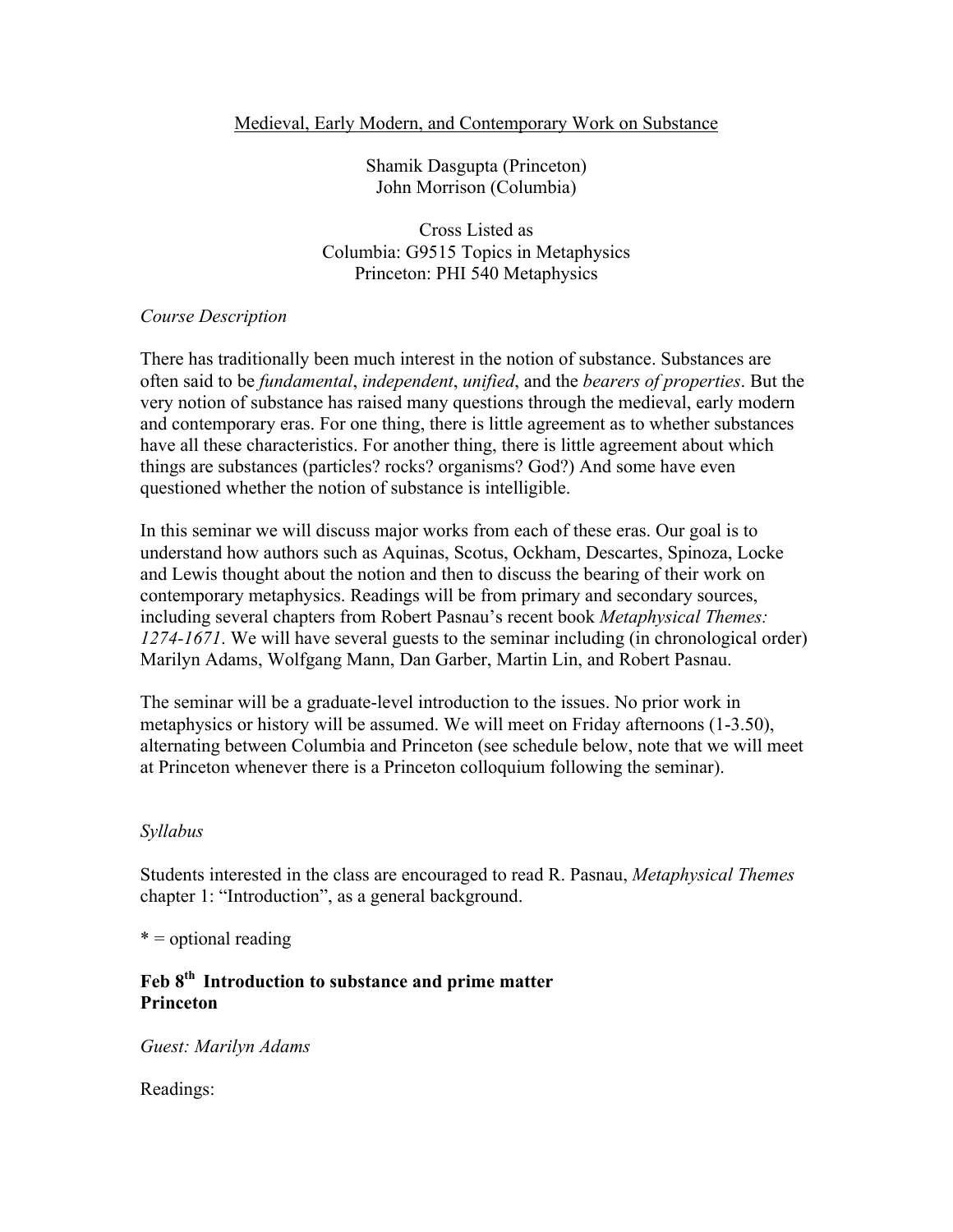- R. Pasnau, *Metaphysical Themes* chapter 2: "Substratum"
- M. Adams, *William Ockham*, pp. 633-647 of chapter 15: "The Metaphysical Structure of Composite Substances"
- \*Aquinas, *On the Principles of Nature*

# **Feb 15th Substantial form Columbia**

*Guest: Wolfgang Mann*

Readings:

- R. Pasnau, *Metaphysical Themes* chapter 24: "Substantial Form"
- R. Pasnau, *Metaphysical Themes* chapter 25: "Unity and Dualism"
- M. Adams, *William Ockham*, pp. 647-667 of chapter 15: "The Metaphysical Structure of Composite Substances"
- \*Ockham, *Summula* I, chs. 1-14

# **Feb 22nd Accidents Princeton**

Readings:

- R. Pasnau, *Metaphysical Themes* chapter 10: "Real Accidents"
- R. Pasnau, *Metaphysical Themes* chapter 11: "Inherence"
- D. Armstrong, selections from *A World of States of Affairs*.
- \*A.S. Maurin, "Bradley's Regress", *Philosophy Compass* 2012

# **March 1st Essence and mind Columbia**

Readings:

- R. Pasnau, *Metaphysical Themes* chapter 16: "Mind and Extension"
- R. Pasnau, *Metaphysical Themes* chapter 27: "Real Essences"
- \*Aquinas, *Summa Theologica*, Question 76

## **March 8th Descartes Princeton**

*Guest: Dan Garber*

Readings:

• R. Pasnau, *Metaphysical Themes* chapter 8: "Cartesian Substances"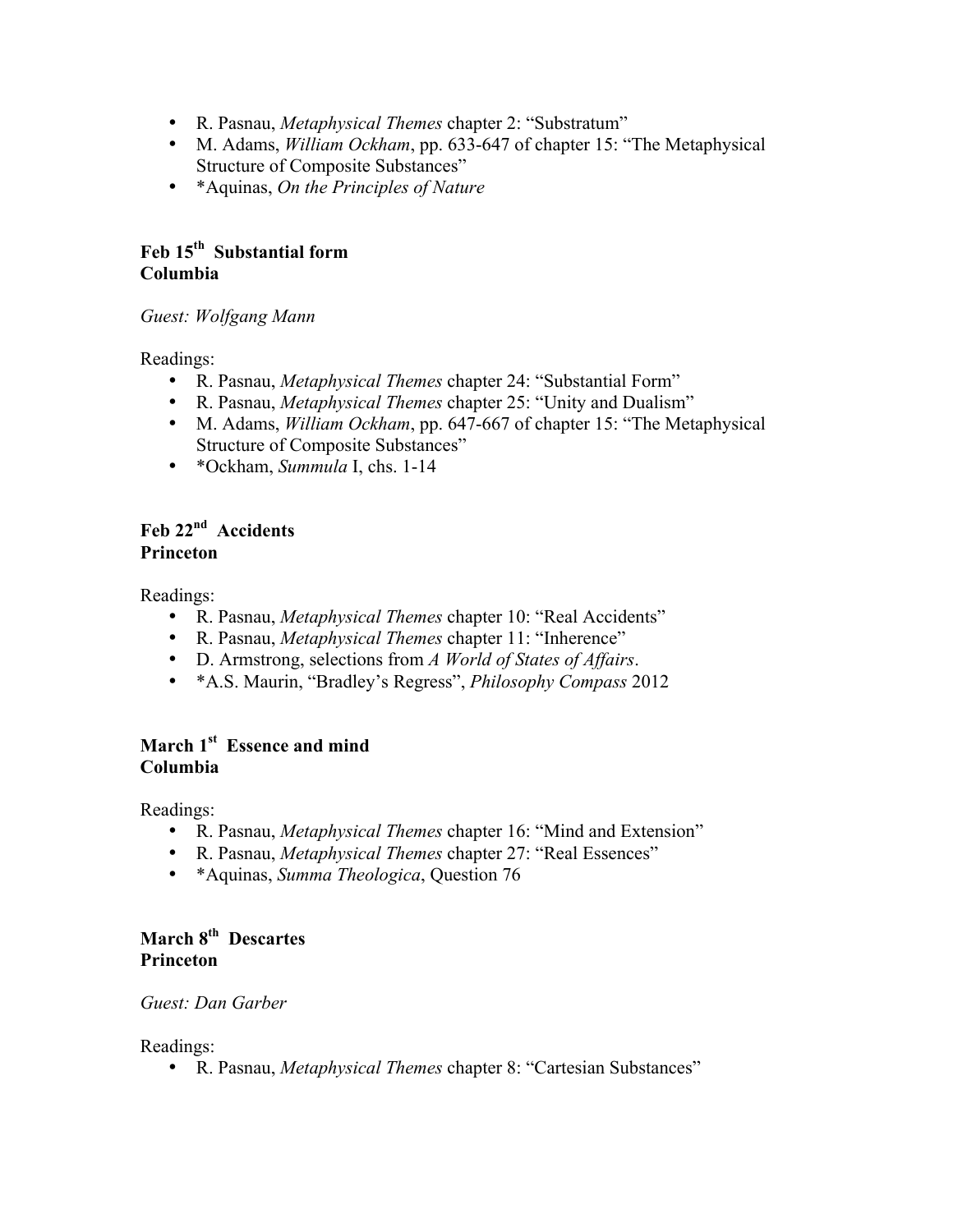- D. Garber, "Understanding Interaction: What Descartes Should Have Said to Elisabeth"
- Descartes, *Meditation 6*

### **March 15th Identity and persistence over time Columbia**

Readings:

- R. Pasnau, *Metaphysical Themes* chapter 28: "Permanence and Corruption"
- R. Pasnau, *Metaphysical Themes* chapter 29: "Identity over Time"
- \*R. Pasnau, *Metaphysical Themes* chapter 18: "*Entia Successiva*"
- \*P. King, "The Problem of Individuation in the Middle Ages", *Theoria* 2000, 159—184.

### **SPRING BREAK**

## March 29<sup>th</sup> Spinoza **Columbia**

*Guest: Martin Lin*

Readings:

- R. Pasnau, *Metaphysical Themes* chapter 13: "Modes"
- M. Lin, "Substance, Attribute, and Mode in Spinoza", *Philosophy Compass* 2006.
- Spinoza, *Ethics*, Part I, Propositions 1-15.

## **April 5th Empiricist challenges to scholastic conceptions of substance Columbia**

Readings:

- R. Pasnau, *Metaphysical Themes* chapter 7: "The Veiled Subject"
- Dasgupta, "Individuals: An Essay in Revisionary Metaphysics"

## **April 12th Lewis and the scholastics Princeton**

#### *Guest: Robert Pasnau*

Readings:

• R. Pasnau, "A Lewisian History of Philosophy"